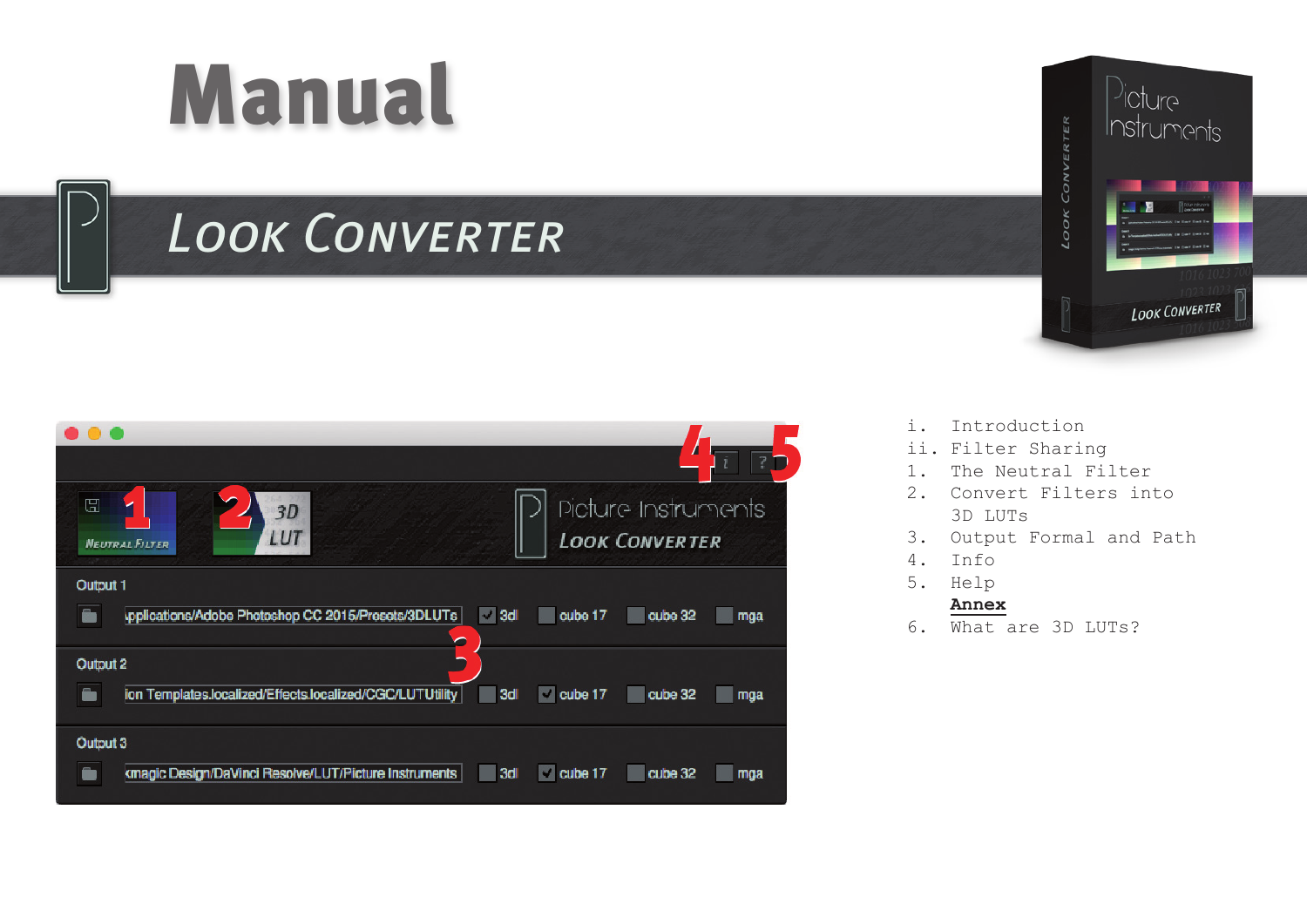#### **i. Introduction**

Using a neutral color filter in the JPG-format Look Converter lets you copy various color filters from other software applications or create your own filters in your favorite picture editing software. You can convert all filters you have thus created or found in the filter sharing area of our website into the 3D LUT formats .3dl .cube and .mga .

Lookup tables are constantly gaining popularity as universal filter formats. You can use 3D LUTs created with Look Converter as adjustment layers in Photoshop CS6 and higher as well as current versions of Premiere and After Effects or apply them to your videos in software like Final Cut Pro X or older versions of Photoshop, Premiere and After Effects through plug-ins.

You can create filters you want to apply to a video with Photoshop or Lightroom or you can professionally use an interesting coloration from a smartphone app in Photoshop. Whenever you feel like experimenting around you can even take a picture of a mobile filter with your analog camera and apply the effects of the analog development process to digital images and videos. Of course you have to make sure that the color patches in the scan must be fitted to the position of the patches in the original filter. As soon as you have familiarized yourself with the workflow in Look Converter, you will have a very powerful and flexible tool at your disposition.

# **ii. Filter Sharing**

Filter sharing is a platform on our website (navigate to "products") where you can share filters you have created yourself with other users. If Unlimited Filters is new to you, you can download a great number of filters there and get started with filtering right away.



開

**NEUTRAL FILTER** 

You can find the filter sharing area after clicking on the following link: *http://www.picture-instruments. com/products/index.php?id=1*

#### **1. The Neutral Filter**

Use this command button to save a neutral filter to your computer.

#### **What is a neutral filter anyways?**

The neutral filter can be viewed as a

color table containing each color of the RGB model once. To make sure that you can edit this filter in any picture editing software we don't save it as a table but as an image. To make sure, filters from other applications, even from smartphone apps, can be scanned without causing artifacts by having uncontrollable local settings (i.e. blur effects, micro contrasts etc.) manipulate the image in unwanted ways, we have simply coarsed the filter table so that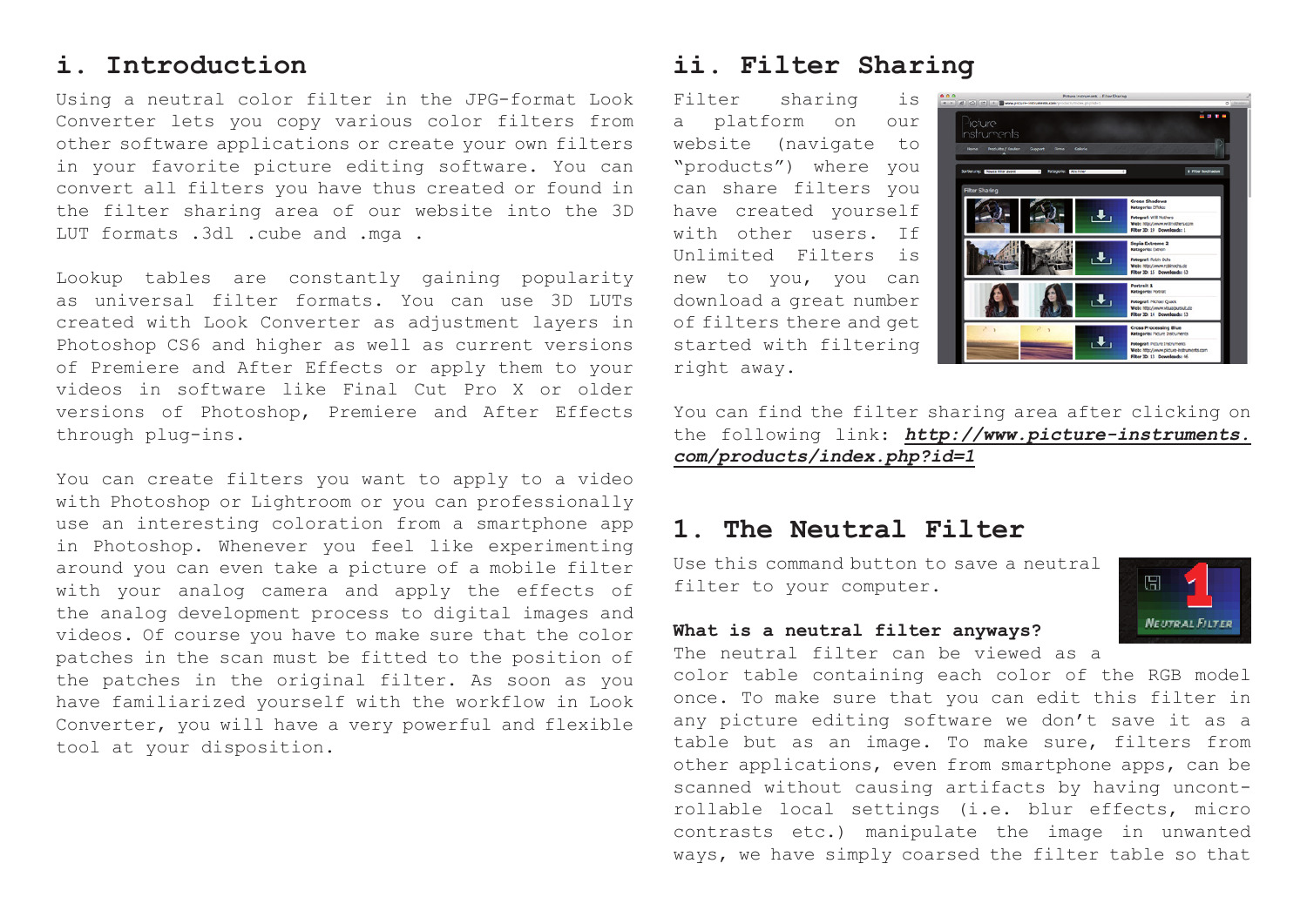only every 17th value (out of 256) is scanned. The values in between will be interpolated when you apply the filter.

#### **Why a neutral filter?**

To create your own filter or copy one from another application you have to open the neutral filter in



any application. Like with any other picture you can then apply various edits, corrections and changes to the neutral filter that affect the brightness, the color and the saturation of individual pixels (color patches). These can be tone curves, selective color corrections, tonal value corrections, black and white conversions, changes in saturation and dynamics and many more. You can also simply apply a preset filter from another application to it. The result of your edits is now your filter, which you can convert into a 3D LUT via Look Converter. The difference in the respective color patches, the neutral one and the one you edited, creates the filter effect, which you can use as a 3D LUT in many software applications.

**Note:** *Changes in sharpness (i.e. micro contrasts) or other localized adjustments (i.e. vignettes or gradients) change the color value of pixels that happen to be located at that specific point by coincidence. Vignettes are generally rendered harmless by the grey edge in the filter, which Look Creator ignores entirely. To a certain extend all other local edits mentioned above are rendered harmless by the size of the individual color patches (which are being used with averaged values). Nonetheless we recommend to avoid such edits.*

**Note:** *If you want to create your own filters instead of using a preset with features you already know we recommend the use of a reference image on a separate layer. If you are happy with your settings you can delete the reference image and save the filter. In the next step (item 2) you can then convert it then.*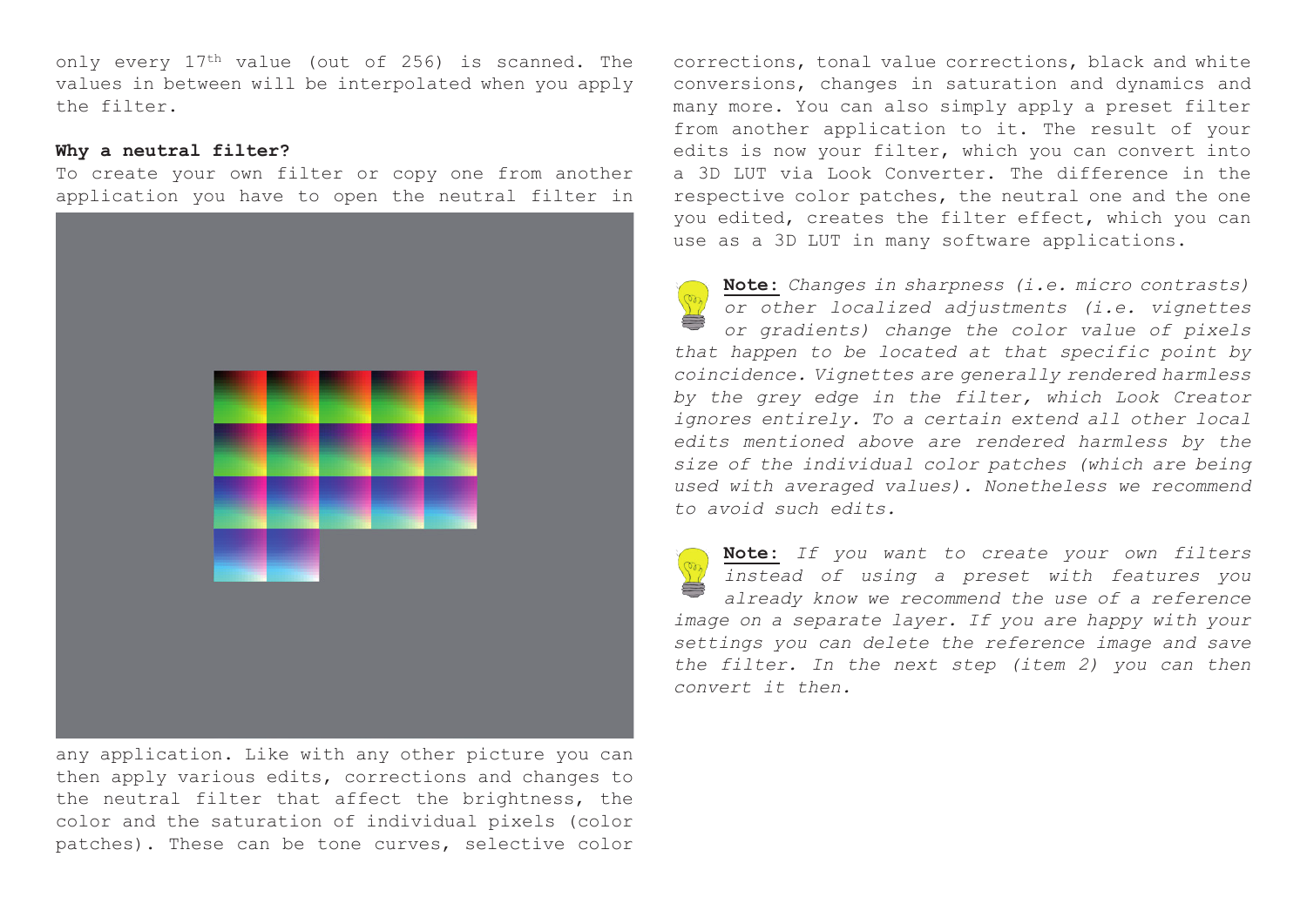# **2. Convert Filters into 3D LUTs**



Use this command button to convert a filter which you have created yourself or which you downloaded from the filter sharing area of our website into one or

more 3D LUT formats. You can convert one or several files at a time.

## **3. Output Formal and Path**



Here you can set up to 3 output paths to determine where Look Converter saves the 3D LUTs.

If you further want to use your LUTs in Photoshop and have them listed in the Photoshop menu under Color Lookup in the adjustment layer you should simply copy your .3dl or .cube files directly to Photoshops "3DLUTs" folder. I.e.: ../applications/ Adobe Photoshop CC/Presets/3DLUTs

In addition you can select the output formats of your 3D LUTs by clicking on the respective checkboxes.

## **4. Info**

In the info window you can find more information on the version of Look Converter and the license you use.

# **5. Help**

The help window contains a link to our Look Converter tutorial videos as well as information on all shortcuts you can use to make your workflow more efficient.



#### **6. What are 3D LUTs?**

LUT stands for Lookup Table. A Lookup Table is a table outputting specific target values (the color value of a specific pixel in the filtered image) for all source values (the color value of a specific pixel in the original image). The entire table (LUT) contains corresponding target values for every possible color value (R, G, B). If we assume an RGB-image with 8 bit per color channel, every color channel contains 256 color values. That is to say, 256 x 256 x 256 = 16,777,216 color values overall.

**Note:** *To make our neutral filter more resilient yet smaller and faster to process we have coarsened it to a grid of 17 x 17 x 17 points. Intermediate values are interpolated.*

In order to be able to assign a source value to a target value it would ordinarily be necessary to double the amount of pixels. Since the Look Converter already knows the source values it is sufficient to just save the altered values (target values) to the filter in order to obtain the change of any possible